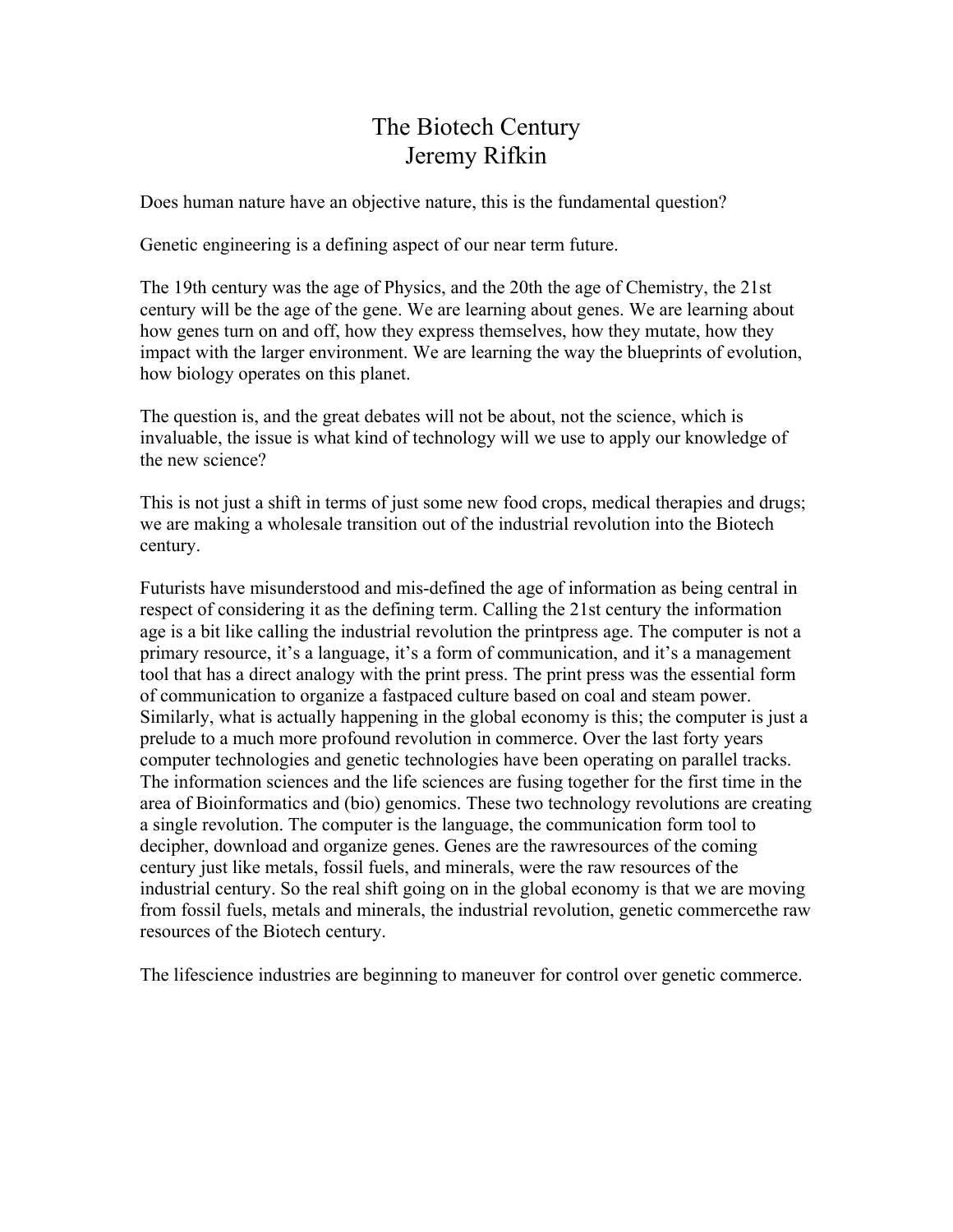The mergers and acquisitions in the lifescience industries dwarf, many times, the acquisitions going on in the telecommunications field.

The real issue here is the genes, whoever owns the genes, owns the next century.

The patent office has violated its own mandate, the mandate that says that you cannot patent discoveries of nature. If a chemist were to isolate oxygen, or helium, or gold, they could get a patent on the process they used, but they could not get a patent the isolated product because oxygen, helium and gold are products of nature. Genes are never invented de nova, they are products of nature, they are Gods creation.

The Human Genome project will, within the next 8 years, identify and catalog all sixtythousand genes that make up the blueprint of humanlife. Whoever owns those genes, will be the intellectual property of a life science company giving them ownership over the blueprints of the human race. This is unprecedented human commercial power to dictate the terms over the course of further evolution as a species depends.

The lifescience companies are also scouring the planet looking for rare microorganisms that have rare traits and are then seeking patents on them.

[look up the 13th amendment constitutional ban on slavery part]

. . . a kind of out of control government policy, where the intrinsic value of human life in Gods creation has been reduced purely to utility, that can then be enclosed in commercial hands giving lifescience companies a lock on the blueprints of evolution itself.

There seems to be this new social biology developing of science, or nature over nurture that is accompanying, and legitimizing, this new genetic commerce and redefining our sociology that says that you are your genes. Therefore, if you want to change society, forget about reforming the institutions and stewarding the environment, and trying to remediate the organizations. Instead, you'd better change the genes, because their the most important factor, which is very dangerous thinking.

Eugenics enters the picture at this point. When we think if eugenics we generally think of Nazi German, the ultimate attempt to exercise control over the human race by government fiat which ended its movement in the holocaust. Is there a new eugenics, yes! This new technology is generating a new eugenics. Does this new eugenics have any resemblance to Nazi Germany, no?

There's no evil cabal, there's no conspiracy to usher us into a Brave New World, quite the contrary. The new eugenics is commercial, market driven, banal, and the lifesciences are saying to consumers, don't you want to have healthy babies? Nonetheless, the commercial eugenics could have the same consequences, in the long run, as the social eugenics, and end up with the Brave New World Aldolphus Huxley warned us about all the same, although the enemy may be us in the market place expressing our desires.